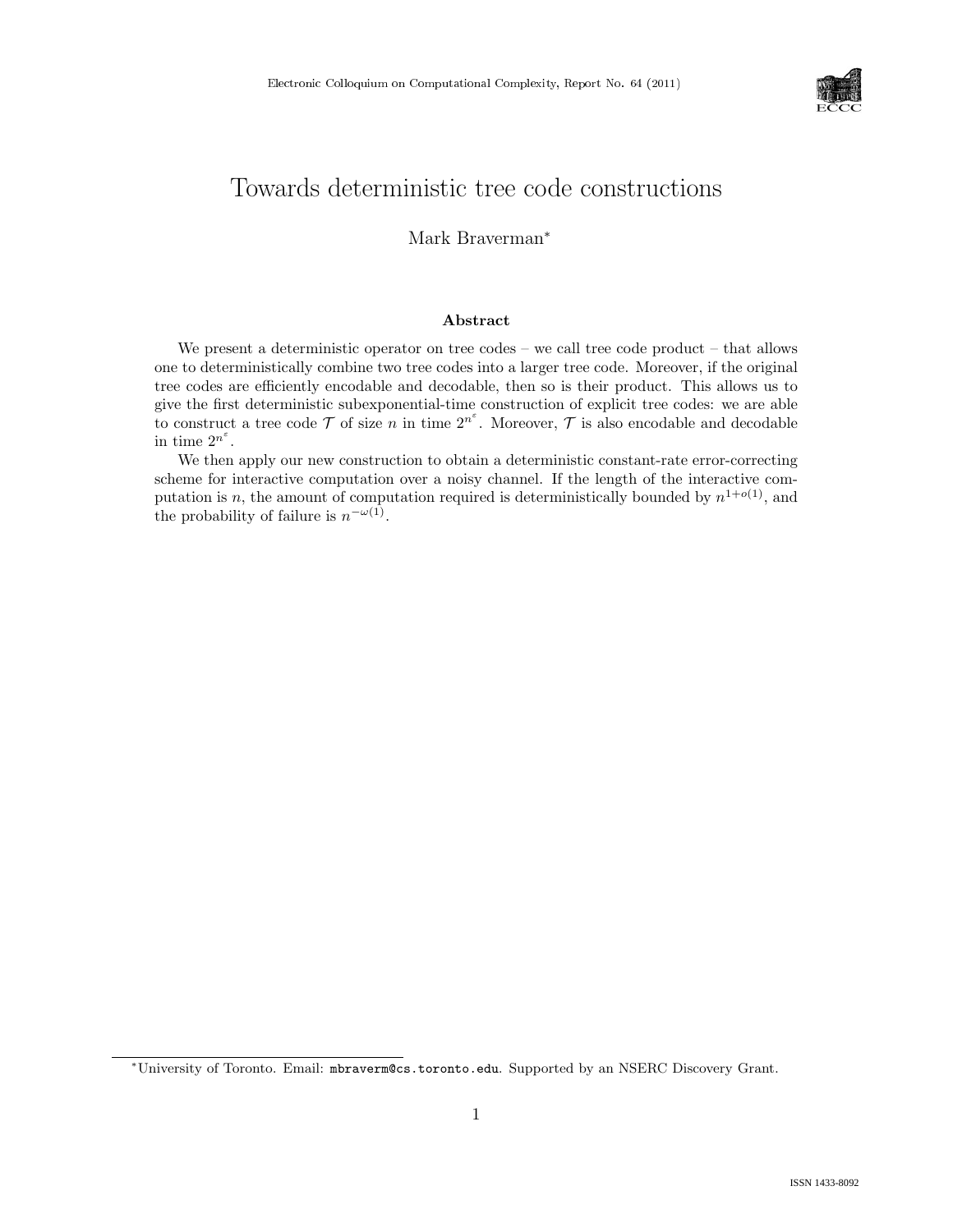## 1 Introduction

In this paper we study ways to implement communication protocols over a noisy channel, and related fundamental coding-theory questions. Classical coding theory addresses the following practical problem. Suppose Alice wants to send Bob a message m over a channel that is affected by a certain amount of noise. How should Alice encode  $m$  so that if the amount of noise is not excessive Bob would be able to recover the message  $m$ ? For an encoding/decoding scheme to be useful, the following three properties need to hold: (1) Bob should be able to recover  $m$  from a corrupted version  $C(m)'$  of the encoded message  $C(m)$ ; (2) the ratio  $\frac{|C(m)|}{|m|}$ , called *rate* of the code, is small, i.e.  $C(m)$  is not much longer than m; and (3) the encoding/decoding algorithms are efficient. In the past 60 years, scientist and engineers have been extremely successful in addressing this coding challenge. In particular, "good codes", satisfying the properties above, have been successfully constructed [\[MS77,](#page--1-0) [Sud01\]](#page--1-1). For example, there are good efficient codes that are able to deliver the message even if the adversary corrupts, say,  $20\%$  of the symbols in the message  $C(m)$ .

Suppose that instead of the simple task of sending a message, Alice and Bob are trying to implement a more complex protocol  $\pi$  over the channel. Is there a similarly good way to encode  $\pi$  using a code  $C(\pi)$  so that even if some of the messages in the encoded protocol  $C(\pi)$  are corrupted, the parties would still be able to simulate the functionality of  $\pi$ ? When this problem arises in practice, such as in TCP/IP protocols, this problem is reduced to treating each message of  $\pi$  separately through a round-by-round encoding. Note that, however, even if the noise on the channel is random and not adversarial, this approach requires an  $\Omega(\log n)$  bit overhead per round to keep the probability of failure at each round below  $1/n$ . Thus if the messages of the original protocol  $\pi$  are short, this approach introduces a blowup in the amount of communication required. Another problem is that if the noise is adversarial, this approach is doomed to fail, since the adversary may choose to corrupt entirely the encoding of a single message in  $\pi$ , thus completely derailing the execution of the protocol.

In fact, it is far from obvious that a constant-rate encoding scheme that protects the entire protocol from an adversary that is allowed to corrupt a constant fraction of the messages exists. It is not even clear that such a scheme exists when the noise is random. In a breakthrough result, Schulman [\[Sch96\]](#page--1-2) introduced a new coding-theory primitive, called the *tree code* (see Section [2.2](#page-3-0)) below for the definition of tree codes). Schulman showed how tree codes can be used to obtain a constant-rate encoding of  $\pi$  that protects it against an adversary that is allowed to corrupt a constant fraction of the communication symbols. Schulman's original construction dealt with an adversary that corrupts at most a 1/240 fraction of the input. In a subsequent work, [\[BR10\]](#page--1-3) devised a different protocol that deals with adversarial error rates of up to  $1/4 - \varepsilon$ . The main drawback of all these schemes is the fact that while tree codes can be shown to exist via the probabilistic method, no explicit constant-rate constructions with efficient encoding and decoding are known.

In an unpublished memo [\[Sch03\]](#page--1-4) Schulman outlines a construction (joint with Will Evans and Michael Klugerman) of a  $\frac{1}{\log n}$ -rate deterministic tree code, where *n* is the length of  $\pi$ . Combined with the results in [\[BR10\]](#page--1-3), one can obtain a fairly efficient scheme for error-proofing interactive communication. Unfortunately, the scheme falls short of being "good", because it has a subconstant  $\frac{1}{\log n}$  rate. A very promising recent approach by Gelles and Sahai [\[GS11\]](#page--1-5) is to show that objects weaker than tree codes, called potent tree codes, suffice for the main application. While finding potent tree codes is provably easier, there are no known constructions of efficiently encodable/decodable potent tree codes either. Finally, one can only look at randomized errors, rather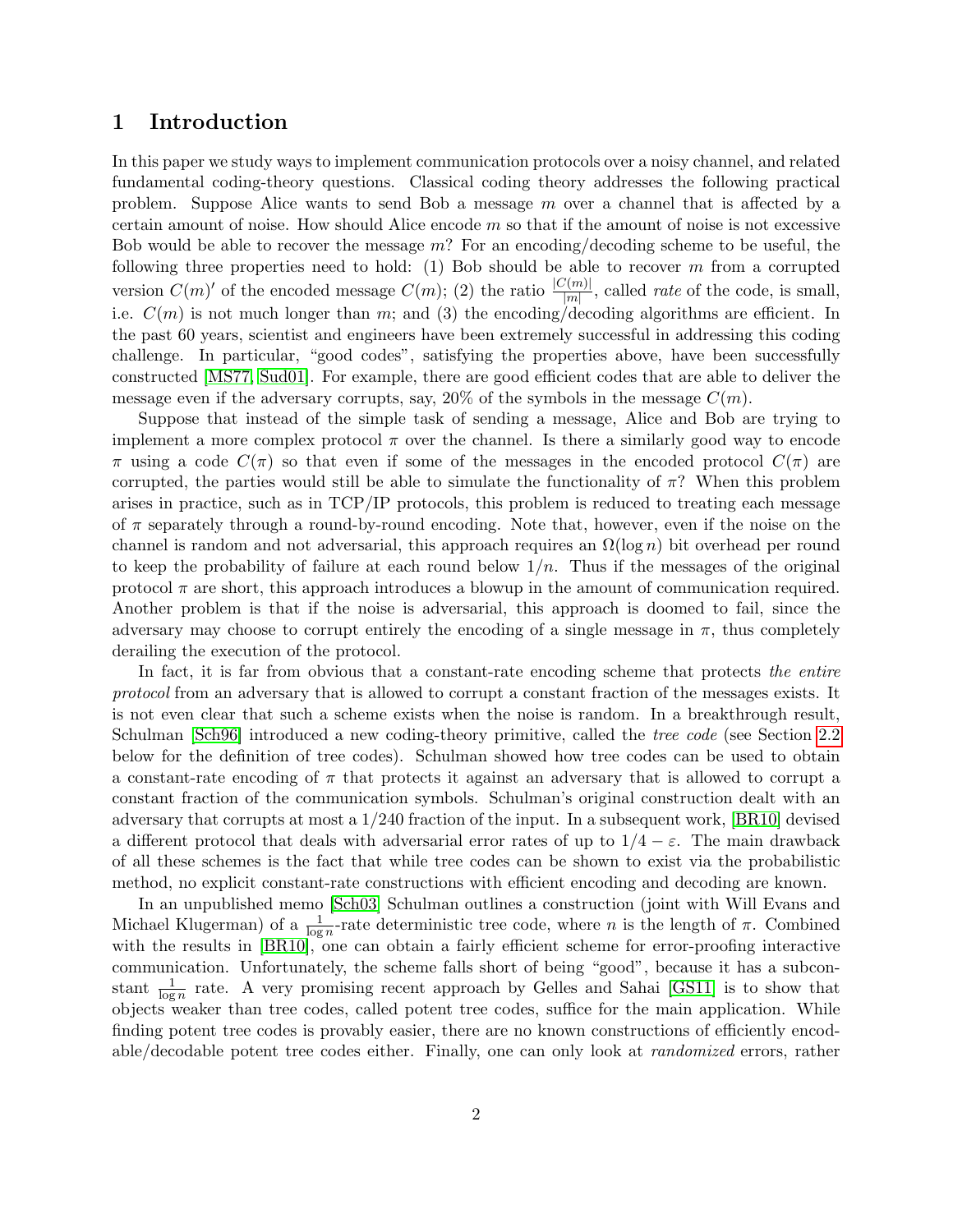than adversarial ones. It turns out that in this case one only needs a much weaker object called a local tree code. As this object generally can be represented using  $O(\log n)$  bits, and thus exhaustive search techniques can be applied to it. This was first noted informally by Schulman in [\[Sch03\]](#page--1-4). A different construction has been formally presented by Moitra in [\[Moi11\]](#page--1-6). Both constructions yield a constant-rate encoding scheme for a channel affected by random noise. The scheme fails with probability  $1/n^c$  for some constant c. The scheme requires time polynomial in n to set up, and the encoding/decoding time is also polynomial in  $n$ , where the exponent depends on the security parameter c. For the random noise model the construction of Gelles and Sahai delivers a much better performance, requiring *expected* time  $O(n)$  to encode/decode, and having an exponentially small error probability.

### Contributions

Our main technical contribution is Theorem [6,](#page-6-0) which gives a new way to combine two tree codes to obtain a larger tree code. If a tree code  $\mathcal{T}_1$  is of size  $d_1$  (i.e. it encodes strings of length  $d_1$ ), and a tree code  $\mathcal{T}_2$  is of size  $d_2$ , then the newly obtained product tree code  $\mathcal{T} = \mathcal{T}_1 \otimes \mathcal{T}_2$  will be of size  $d = \Omega(d_1 \times d_2)$ . This gives a way of constructing larger tree codes from smaller ones. In particular, one can construct a tree code of size n from a constant number of copies of a tree code of size  $n^{\varepsilon}$ using the  $\otimes$  operator. Since a tree code of size  $n^{\varepsilon}$  can be found by brute force in time  $2^{O(n^{\varepsilon})}$ , we obtain a subexponential  $2^{O(n^{\epsilon})}$ -time deterministic algorithm for constructing a tree code of size n. Moreover, the resulting code is also encodable and decodable in time  $2^{O(n^{\epsilon})}$ . A formal statement of the result on tree code product requires us to define tree codes first, and thus is deferred until Section [3.](#page-5-0)

Using the ⊗ operators we can construct a code of size log n from codes of size log<sup> $\varepsilon$ </sup>n. Codes of size  $\log^{\varepsilon} n$  can be found in time  $2^{\log^{\varepsilon} n} = n^{o(1)}$ . Thus we obtain a way of constructing a tree code of size log n (and, in fact, of size  $\log^C n$  for any  $C > 1$ ) in subpolynomial time. By combining this new construction with ideas from [\[Sch03,](#page--1-4) [Moi11\]](#page--1-6), we show (see Corollary [9](#page-10-0) below):

**Theorem A.** For every noise rate  $\beta < 1/2$ , and any parameter  $c > 1$ , there is a deterministic transformation of communication protocols  $C_{\beta,c}(\pi)$ , such that for every binary protocol  $\pi$ ,  $C_{\beta,c}$  is a binary protocol,  $|C_{\beta,c}(\pi)| = O_{\beta,c}(|\pi|)$ , and for all inputs x, y, both parties can determine  $\pi(x, y)$ correctly with probability >  $1-2^{-\Omega((\log n)^c)}$ , by running  $C_{\beta,c}(\pi)$  if the channel is affected by a random noise of rate  $\lt \beta$ . Moreover, the encoding/decoding of each symbol takes time  $2^{O((\log n)^{1/c})}$ , and thus the computational resources required to execute  $C_{\beta,c}(\pi)$  are bounded by  $n \cdot 2^{O((\log n)^{1/c})} = n^{1+o(1)}$ .

The theorem has two advantages over prior deterministic constructions. Firstly, it is very efficient: the computational overhead is a subpolynomial multiplicative factor. Secondly, it achieves a subpolynomial failure probability. The theorem is incomparable to the construction of [\[GS11\]](#page--1-5). The running time in Theorem A is higher by a factor of  $n^{o(1)}$ , and the error probability in Theorem A is  $2^{-\Omega((\log n)^c)}$  rather than exponential in n. On the other hand, the construction in Theorem A is completely deterministic, and the running time is  $n^{1+o(1)}$  in the worst case, rather than in expectation. In addition, the error-correction scheme in Theorem A also works for adversarial noise models, as long as the adversary is not allowed to place a disproportionately high fraction of errors in any single stretch of length  $(\log n)^c$ . It is very possible that the two constructions can be fused to obtain parameters that dominate both.

In addition to the immediate benefits in terms of better error-correcting schemes for interactive communication, we believe that our construction can potentially be a building block in constructing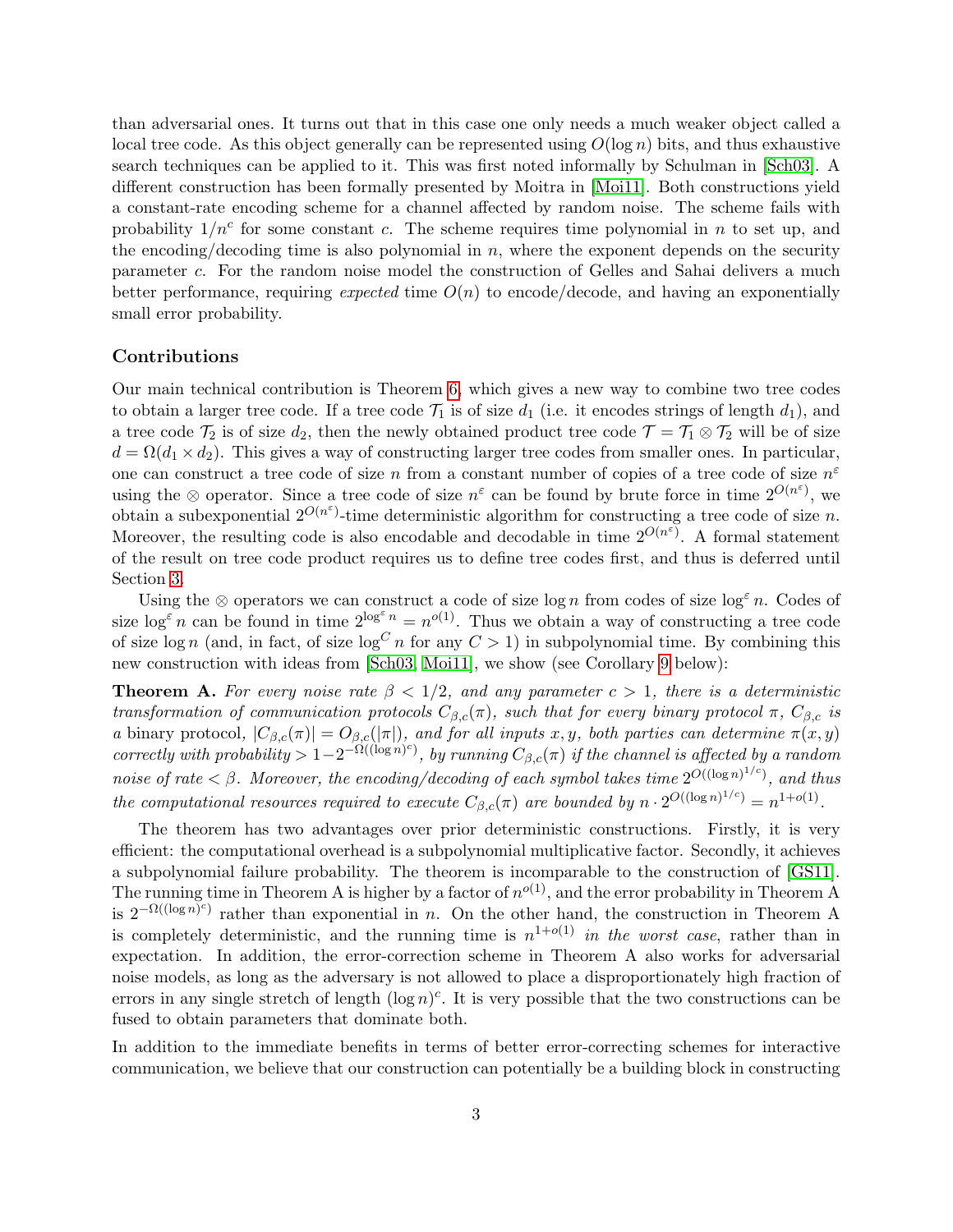efficient tree codes. The reason why we cannot apply the  $\otimes$  operator repeatedly to obtain a highly efficient tree code of arbitrary size is that the encoding rate of  $\mathcal{T}_1 \otimes \mathcal{T}_2$  is worse than the rate of  $\mathcal{T}_1$ and  $\mathcal{T}_2$ . Thus we are only allowed a constant number of tree code product applications if we are to keep the rate from falling below a constant. One possible avenue of attack if one were to apply ⊗ more than a constant number of times is to come up with a variant of the ⊗ operator that does not cause such a significant rate drop. A different context in Theoretical Computer Science where such an approach has recently been successful is the zig-zag product of graphs [\[RVW02\]](#page--1-7) which is a variant of graph squaring that manages to keep the degree from being squared while preserving some desirable properties of graph squaring.

The rest of the paper is organized as follows. In Section [2](#page-3-1) we state a lemma about (non-tree) codes that we will use in this paper; we then define tree codes, local tree codes, as well as what it means for these objects to be efficiently encodable and decodable. In Section [3](#page-5-0) we give our main tree code product construction. In Section [4](#page-9-0) we show how to use the tree code product construction to obtain better explicit tree codes and local tree codes, as well as to obtain better deterministic error-correcting schemes for interactive communication over a noisy channel.

### <span id="page-3-1"></span>2 Preliminaries

### 2.1 Good (non-tree) codes

An error-correcting code is a function  $C: \Sigma^n \to \Sigma^m$  such that the message m can be recovered from  $C(m)$  even if some of the symbols in  $C(m)$  are corrupted. There are several parameters involved: the alphabet size  $\sigma = |\Sigma|$ , the amount (and type) of error one can recover from, and the rate  $\overline{m}$  $\frac{m}{n}$  of the encoding. The problem generally gets harder when  $\sigma$  becomes smaller, when the errors are large (constant-rate) and adversarial, and when we would like to keep the rate constant. A code with a constant alphabet size, a constant rate and which can withstand constant-rate errors is said to be good. It is a well known fact from coding theory [\[Jus72,](#page--1-8) [MS77,](#page--1-0) [Sud01\]](#page--1-1) that good error-correcting codes exist, and moreover can be encoded and decoded efficiently. We will use the following reformulation of this fact. We omit the proof here, since it is a standard corollary of the existence of good codes, combined with an application of an expander code (cf. [\[SS96\]](#page--1-9)):

<span id="page-3-2"></span>**Lemma 1.** For each  $\Sigma_1$  of size  $\sigma_1 = |\Sigma_1|$ , and for each pair of parameters  $(n, \varepsilon)$  there is an alphabet  $\Sigma_2$  of size  $\sigma_2 = \sigma_1^{O(1)}$  $_1^{O(1)}$  and a code  $C:\Sigma_1^n\to\Sigma_2^n$  with the following properties:

- 1. **Distance:** for  $w_1 \neq w_2$ ,  $H(C(w_1), C(w_2)) > (1 \varepsilon)n$ .
- 2. Efficient encoding:  $C(w)$  can be computed in time poly $(n, \log \sigma_2)$ .
- 3. **Efficient decoding:** there is a partial function  $D: \Sigma_2^n \to \Sigma_1^n$  computable in time  $poly(n, \log \sigma_2)$ , such that for each  $w \in \Sigma_2^n$ , whenever there is an  $w' \in \Sigma_1^n$  with  $H(C(w'), w) < \frac{1}{2}$  $rac{1}{2}(1-\varepsilon)n,$  $D(w) = w'.$

### <span id="page-3-0"></span>2.2 Tree codes and local tree codes

Tree codes were introduced by Schulman [\[Sch96\]](#page--1-2), and are currently the only known tool that allows good error-correcting coding for interactive computation. For a string s, we denote by  $s[i..j]$  the substring of  $s$  between locations  $i$  and  $j$ , inclusively.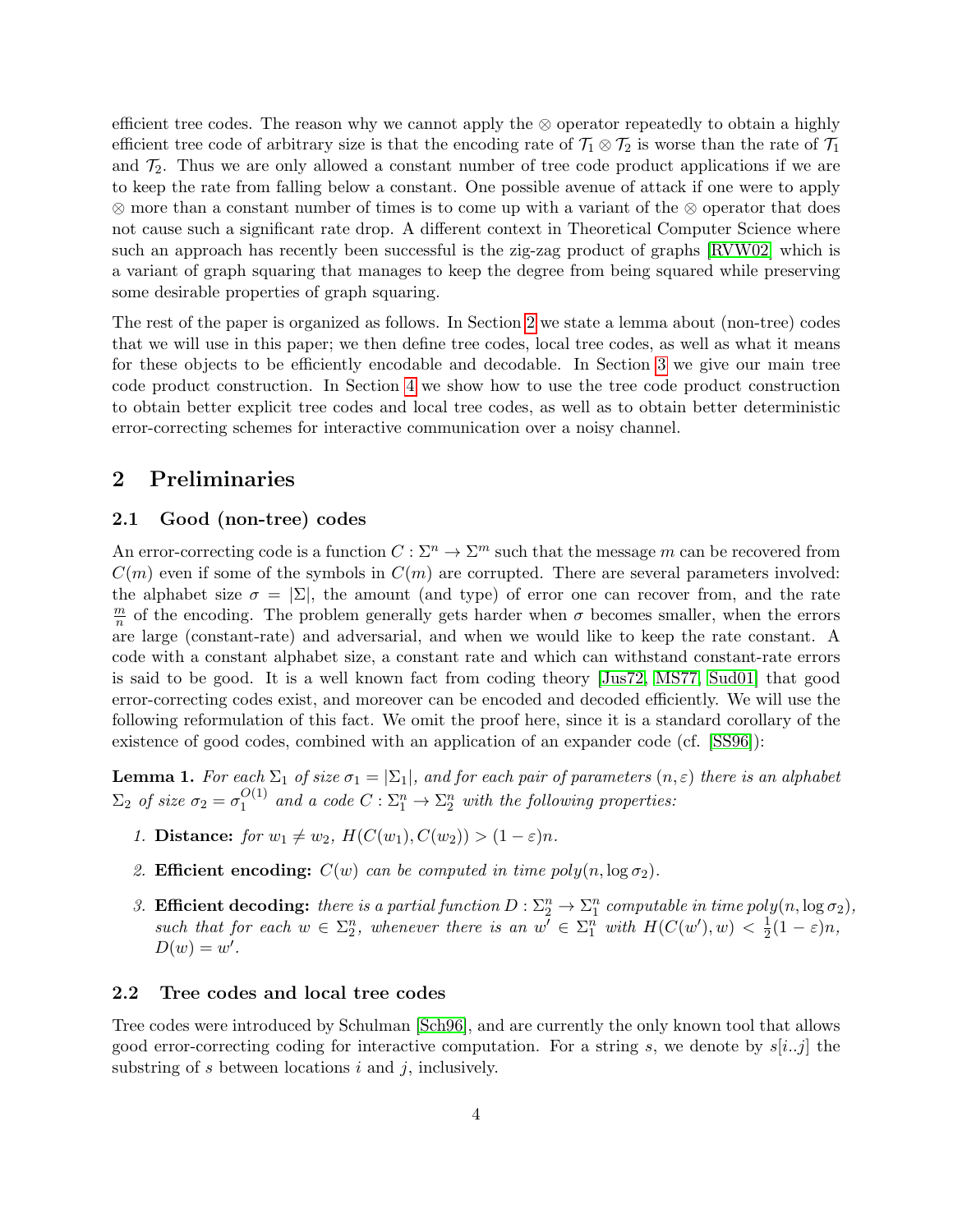**Definition 2.** A tree code  $\mathcal T$  with parameters  $(d, \alpha, \sigma_i, \sigma_o)$  corresponding to depth, distance, input alphabet size and output alphabet size is a  $\sigma_i$ -regular tree of depth d with edges labeled with labels from the alphabet  $\Sigma_o = \{1, \ldots, \sigma_o\}$ . Denote  $\Sigma_i = \{1, \ldots, \sigma_i\}$ . The tree defines a natural mapping  $\mathcal{T}: \Sigma_i^{\leq d} \to \Sigma_{o}^{\leq d}$ . We require that for each three words  $w, w_1, w_2$  over  $\Sigma_i$ , such that  $|w_1| = |w_2|$ ,  $|w| + |w_1| \leq d$ , and  $w_1[1] \neq w_2[1]$ , we have

$$
H(\mathcal{T}(w \circ w_1), \mathcal{T}(w \circ w_2)) \geq \alpha \cdot |w_1|,
$$

where  $\circ$  is the concatenation operator.

In other words, the tree code is an encoding scheme where the k-th symbol of the encoding depends only on the first k symbols of the source, and where the encodings of two different words diverge at a linear rate from the first location of disagreement. Mimicking coding theory terminology, a tree code is said to be good when the distance parameter  $\alpha$  and the rate are both constant, i.e.  $\alpha = \Omega(1)$  and  $\sigma_o = \sigma_i^{O(1)}$  $\frac{O(1)}{i}$ . Good tree codes have been shown to exist in [\[Sch96\]](#page--1-2) via a probabilistic argument. Unfortunately, to date, no explicit constructions of good tree codes are known.

When one deals with uniformly random noise, rather than with adversarial noise, coding for interactive communication does not require full tree codes, but rather only local tree codes. Local tree codes were introduced by Moitra [\[Moi11\]](#page--1-6), but were also mentioned in an earlier unpublished memo by Schulman [\[Sch03\]](#page--1-4) (under the name "weak tree codes"). In a local tree code one only requires divergent paths to diverge at a linear rate for a limited number  $\ell$  of steps:

**Definition 3.** A <u>local</u> tree code  $\mathcal T$  with parameters  $(d, \alpha, \ell, \sigma_i, \sigma_o)$  corresponding to depth, distance, locality, input alphabet size and output alphabet size is a  $\sigma_i$ -regular tree of depth d with edges labeled with labels from the alphabet  $\Sigma_o = \{1, \ldots, \sigma_o\}$ . Denote  $\Sigma_i = \{1, \ldots, \sigma_i\}$ . The tree defines a natural mapping  $\mathcal{T}$  :  $\Sigma_i^{\leq d}$   $\to \Sigma_0^{\leq d}$ . We require that for each three words w,  $w_1, w_2$  over  $\Sigma_i$ , such that  $|w_1| = |w_2| \leq \ell, |w| + |w_1| \leq d, \text{ and } w_1[1] \neq w_2[1], \text{ we have}$ 

$$
H(\mathcal{T}(w \circ w_1), \mathcal{T}(w \circ w_2)) \geq \alpha \cdot |w_1|,
$$

where  $\circ$  is the concatenation operator.

Local tree codes are much easier to construct efficiently. As noted by Schulman in his note [\[Sch03\]](#page--1-4), knowing a tree code of depth  $\ell$  is enough to construct a local tree code. We will repeat this argument below for completeness. Moitra [\[Moi11\]](#page--1-6) gives another way of constructing local tree codes with locality  $\ell = \Theta(\log n)$  in polynomial time.

#### 2.3 Efficient encoding and decoding of tree codes

For the main application of the codes, namely for coding for interactive communication, it is not enough to just construct the code  $\mathcal T$ . One also needs to be able to perform the encoding and decoding operations explicitly. While derandomization tools may allow us one day to get rid of the randomness in the tree code construction, it is not clear that they would yield an efficient encoding, and especially an efficient decoding algorithm. Looking for a "best match" path in a tree of depth  $n$  may generally take time exponential in  $n$ . Our goal in this paper is to produce efficient encoding and decoding algorithms, thus we need to define efficient decoding that is "good enough" for the applications.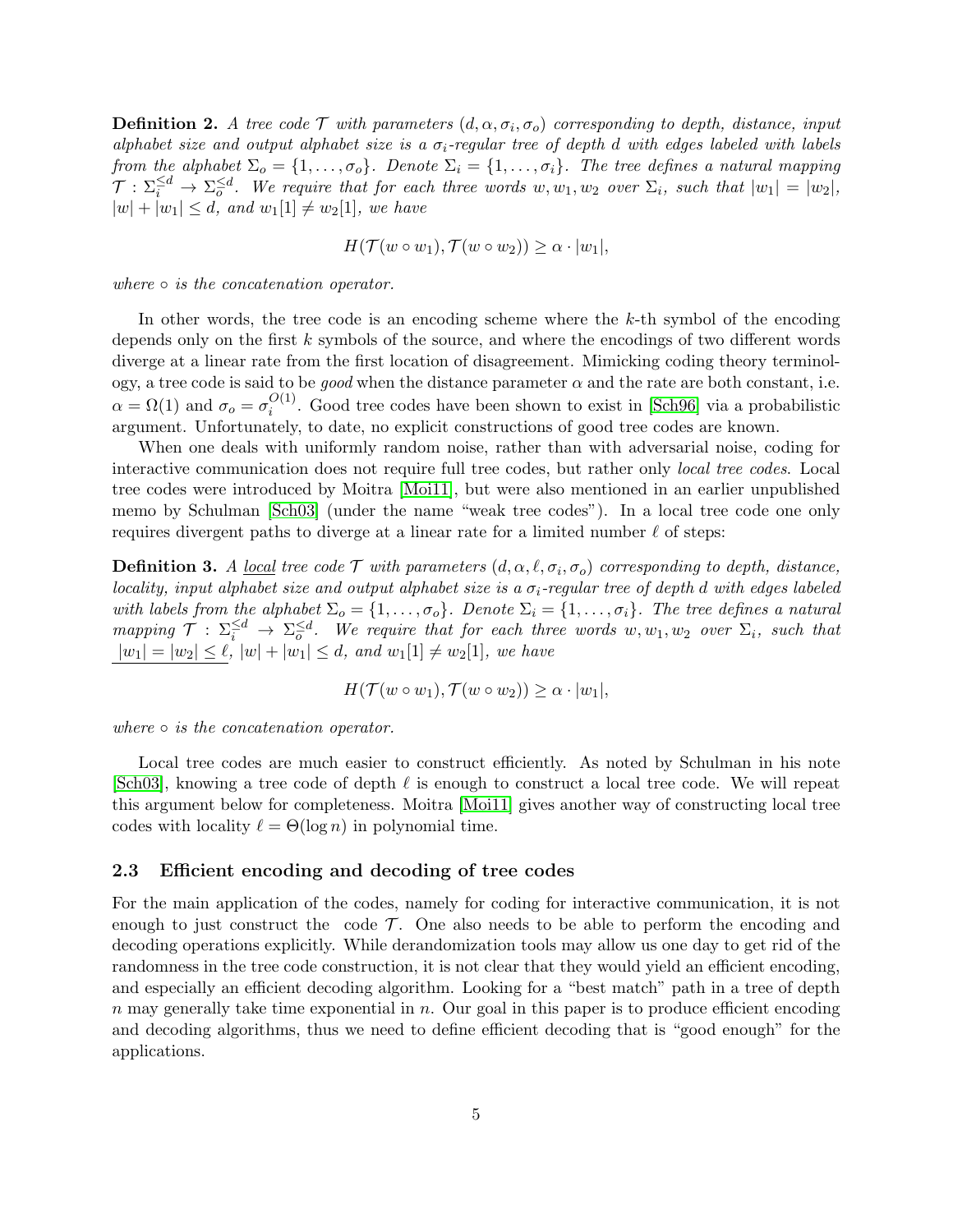#### <span id="page-5-1"></span>Definition 4.

- Efficient encoding: A tree code (either local or general)  $\mathcal T$  of depth d and output alphabet size  $\sigma_o$  is encodable in time  $t(d, \sigma_o)$  if each symbol of the output can be computed in  $t(d, \sigma_o)$ time.
- Efficient decoding general tree codes: A tree code  $\mathcal T$  with parameters  $(d, \alpha, \sigma_i, \sigma_o)$  is decodable in time  $t(d, \sigma_o)$  if there is an algorithm D that runs in time  $t(d, \sigma_o)$  that for each  $k \leq d$  and for each string  $s \in \Sigma_o^k$ , outputs a string  $D(s) \in \Sigma_i^k$  such that for each  $s' \in \Sigma_i^k$ , if j is the first location of disagreement between  $s'$  and  $D(s)$ , then

$$
H(s[j..k], \mathcal{T}(s')[j..k]) \ge \frac{\alpha}{2} \cdot (k-j+1).
$$

• Efficient decoding – local tree codes: A local tree code  $\mathcal T$  with parameters  $(d, \alpha, \ell, \sigma_i, \sigma_o)$ is decodable in time  $t(d, \ell, \sigma_o)$  if there is an algorithm D that runs in time  $t(d, \ell, \sigma_o)$  that for each  $r \leq \ell$  and  $k \leq d-r$  and for each pair of strings  $s_1 \in \Sigma_i^k$ ,  $s_2 \in \Sigma_o^r$  outputs a string  $D(s_1, s_2) \in \Sigma_i^r$  such that for each  $s' \in \Sigma_i^r$ , if j is the first location of disagreement between  $s_2$ and  $D(s)$ , then

$$
H(s_2[j..r], \mathcal{T}(s_1 \circ s')[k+j..k+r]) \ge \frac{\alpha}{2} \cdot (r-j+1).
$$

The first two parts of Definition [4](#page-5-1) are fairly straightforward and closely follow standard definitions of encoding and decoding. The tree code guarantee is that "a mistake causes the encoded words to diverge in Hamming distance". Thus the decoding guarantee is that "if we failed to decode  $s'$  correctly from some location j, it is because there is a big Hamming distance starting from location  $j$  between the encoding of  $s'$  and the received word." The third part of the definition states that we can decode the last  $r \leq \ell$  symbols with the same guarantees as with ordinary tree codes, provided that we are given all preceding symbols correctly.

Definition [4](#page-5-1) is sufficient for applications in error-correction of interactive communications. Ideally, we would like to be able to decode tree codes in time polynomial in d (assuming  $\sigma_o$  is constant). A brute force decoding would take time exponential in d for general tree codes, and exponential in  $\ell$  for local tree codes. In the application of local tree codes to error-correcting for interactive communication that is affected by random noise one needs  $\ell$  to be  $\approx \log d$ . Thus even the brute-force decoding scheme is sufficient if one is interested in an algorithm that runs in time polynomial in d. We would like our algorithm to run in subpolynomial time  $d^{o(1)}$  per symbol. To achieve this we need a local tree code that can be decoded faster than brute force, i.e. in subexponential time. Note that a local tree code that is decodable in time  $2^{O(\sqrt{\ell})}$  already suffices, as it would translate into a communication scheme that requires  $2^{\sqrt{\log d}} = d^{o(1)}$  computation per round.

# <span id="page-5-0"></span>3 Main results: combining multiple tree codes

In this section we will introduce an operation we call tree code product that uses two tree codes of depths  $d_1$  and  $d_2$  to produce a tree code of depth roughly  $d_1 \times d_2$  without decreasing the rate too much. The newly obtained tree code will be decodable in time similar to the two original tree codes. We will then use this operation to obtain good tree codes that can be constructed and decoded in subexponential time. We will use these, in turn, to obtain local tree codes that can be deterministically constructed and decoded in subpolynomial time.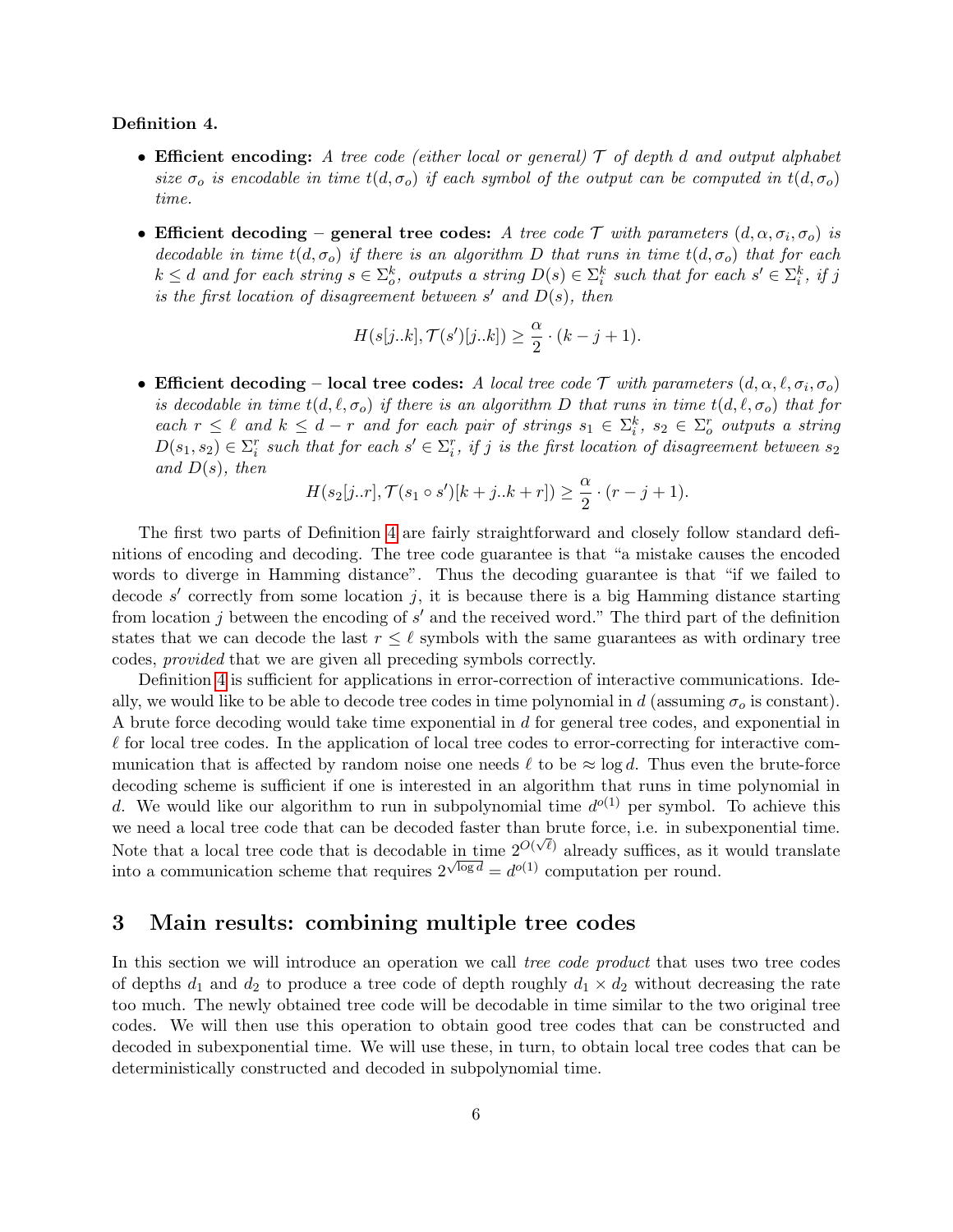### 3.1 From a small tree code to a local tree code

As a first step, we will need a generic tool for converting a tree code of depth d into a local tree code of depth  $D \gg d$  with  $\ell \approx d$ . In addition to the obvious benefit in the construction of local tree codes, we will also need this tool to perform the tree code product later in the section. To our knowledge, this construction was first outlined in an unpublished note by Schulman [\[Sch03\]](#page--1-4). We repeat essentially the same proof here both for completeness and to get all the parameters set up for later use.

<span id="page-6-1"></span>**Lemma 5.** Let  $\mathcal{T}$  be a tree code with parameters  $(d, \alpha, \sigma_i, \sigma_o)$ . Then for any depth parameter D and for any  $\varepsilon$ , we can construct a depth D local tree code  $\mathcal{T}'$  with parameters  $(D, \alpha, d \cdot (1-\varepsilon), \sigma_i, \sigma'_o)$ , where  $\sigma'_{o} = \sigma_{o}^{O_{\varepsilon}(1)}$ . Moreover, up to a factor of polylog D, the encoding and decoding times for  $\mathcal{T}'$ are the same as for  $\mathcal{T}$ .

*Proof.* The proof proceeds by overlapping  $k = 1 + \lfloor 1/\varepsilon \rfloor = O_{\varepsilon}(1)$  copies of T. Pick k numbers  $t_1 = 1 < t_2 < \ldots < t_k \le d$  such that for each i,  $t_{i+1} - t_i \le 1 + \varepsilon d$ , and  $d + 1 - t_k \le 1 + \varepsilon d$ . Let  $\mathcal{T}'_i$  be a (periodic) tree code that uses  $\mathcal T$  to encode each block of d inputs starting from locations that are  $t_i \mod d$ . Thus each  $\mathcal{T}'_i$  outputs a label in  $\Sigma_o$ . Let  $\mathcal{T}'$  be the concatenation of  $\mathcal{T}'_1, \ldots, \mathcal{T}'_k$ . Then  $\mathcal{T}'$  is a tree code with alphabet  $\Sigma_o^k$  of size  $\sigma_o^k$ .

To see that  $\mathcal{T}'$  is a local tree code observe that if  $w, w_1, w_2$  are three strings over  $\Sigma_i$  such that  $|w_1| = |w_2| \leq d \cdot (1 - \varepsilon)$ , and let  $j := |w| + 1$ . Then there is an i and a location  $q \leq j$  with  $q = t_i$ mod d such that  $j-q \leq d\varepsilon$ . Then by the tree code property of  $\mathcal{T}$ , the encodings of  $w \circ w_1$  and  $w \circ w_2$ will disagree in the *i*-th coordinate in at least an  $\alpha$ -fraction of the locations from j to  $j + |w_1| - 1$ .

Finally, it is evident from the construction that encoding and decoding of  $\mathcal{T}'$  reduces to at most k operations on the tree T and simple arithmetic with numbers of magnitude  $\leq D$ .

Let us also note that the construction would work and produce a  $(D, \alpha, d/2, \sigma_i, \sigma'_o)$ -local codes by overlapping just two copies of  $\mathcal{T}$ , thus yielding  $\sigma'_{o} = \sigma_{o}^{2}$ .  $\Box$ 

#### 3.2 Tree code product

We can now formulate our main theorem on combining two tree codes to obtain a third, larger, tree code. The operation resembles a product operation.

<span id="page-6-0"></span>**Theorem 6.** Let  $\mathcal{T}_I$  and  $\mathcal{T}_O$  be two tree codes of depth, distance and alphabet size parameters  $(d_1, \alpha_1, \sigma_i, \sigma_{o1})$  and  $(d_2, \alpha_2, \sigma_i, \sigma_{o2})$ , respectively. Then we can construct a "product tree code"  $\mathcal{T}_P := \mathcal{T}_I \otimes \mathcal{T}_O$  with parameters  $(d, \alpha, \sigma_i, \sigma_o)$  where  $\alpha = \min(\alpha_1, \alpha_2/10), d = d_1 \times d_2/4$ , and  $\sigma_o =$  $({\sigma_{o1}}{\sigma_{o2}})^{O(1)}$ .

Moreover, the encoding and decoding times for  $\mathcal{T}_P$  are the same as for  $\mathcal{T}_I$  and  $\mathcal{T}_O$ , except there is a multiplicative overhead polynomial in  $d_1 + d_2$ .

*Proof Idea:* We use a tiling by the "internal" tree code  $\mathcal{T}_I$  to obtain a local tree code with  $\ell = d_1/2$ . This takes care of divergent paths that diverge for at most  $d_1/2$  positions. To take care of longer paths, we use the outer tree code  $\mathcal{T}_O$ . Consider a code where we use  $T = d_1/4$  interleaved copies of  $\mathcal{T}_O$ . The first copy encodes positions  $1, 1 + T, \ldots, 1 + (d_2 - 1) \cdot T$ , the second copy encodes positions  $2, 2+T, \ldots, 2+(d_2-1)\cdot T$ , etc. This is, of course, not a good tree code, since one disagreement in the source will only lead to a  $\Theta\left(\frac{1}{d}\right)$  $\overline{d_1}$  -fraction of disagreements in the encoding. However, these disagreements will be well-spread among the blocks of length  $d_1/4$ : a constant fraction of the blocks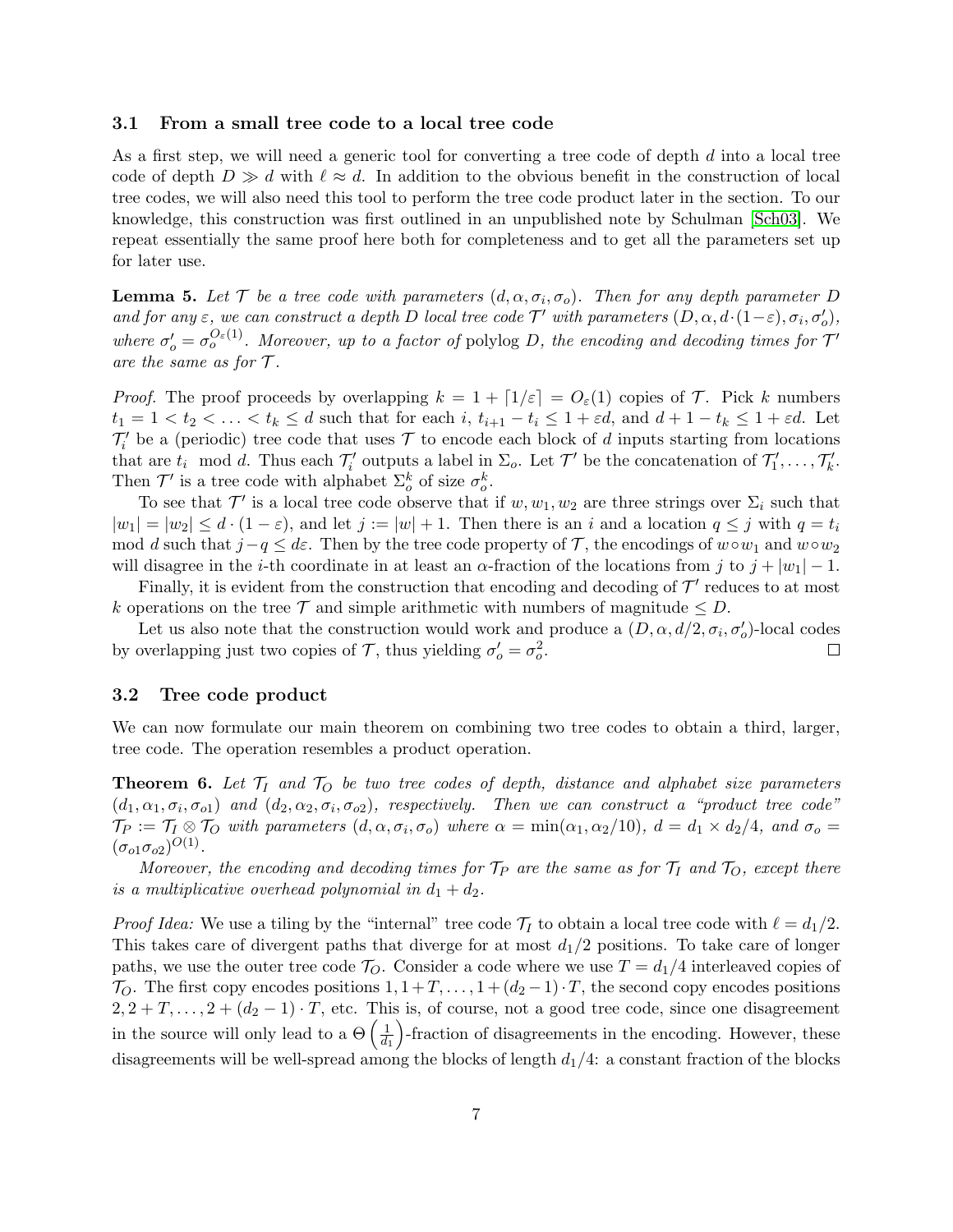will have at least on location of disagreement. To amplify this to a constant distance we wrap each block with an ordinary good error-correcting code. Divergent paths of length  $> d_1/2$  will contain one or more blocks of length  $d_1/4$ . A constant fraction of these blocks will have a constant rate Hamming distance from each other, yielding the tree code property for longer divergent paths. П

*Proof.* Assume without loss of generality that  $d_1/4$  is an integer. We will make use of a good code  $C: \Sigma_{o2}^{d_1/4} \to \Sigma_{3}^{d_1/4}$  $\frac{a_{1/4}}{3}$  from Lemma [1](#page-3-2) with  $\varepsilon = 1/3$ , so that the distance between any two codewords is at least  $d_1/6$ . Furthermore, we know that  $\sigma_3 := |\Sigma_3| = \sigma_{o2}^{O(1)}$  $\frac{O(1)}{O(2)}$ .

By Lemma [5](#page-6-1) we can use  $\mathcal{T}_I$  to construct a local tree code  $\mathcal{T}'_I$  of depth  $d = d_1 \times d_2/4$  with I parameters  $(d, \alpha_1, d_1/2, \sigma_i, \sigma'_{o1})$ , where  $\sigma'_{o1} = \sigma_{o1}^{O(1)}$  $_{01}^{\mathrm{O}(1)}$ . The tree code  $\mathcal{T}_P$  will be the concatenation of  $\mathcal{T}'_I$  with another code  $\mathcal{T}'_O$ . The local tree code  $\mathcal{T}'_I$  "takes care" of divergent paths that are of length  $d_1/2$  or shorter. The code  $\mathcal{T}'_O$ , which will also be a tree code, "takes care" of divergent paths that are of length  $\Omega(d_1)$ . We note that the code  $\mathcal{T}'_O$  will not have distance properties of a good tree code on scales below  $d_1$ .

Before constructing the code  $\mathcal{T}'_O : \Sigma_i^{\leq d} \to \Sigma_3^{\leq d}$  $\frac{\leq d}{3}$ , we construct an intermediate code  $\mathcal{T}''_O: \Sigma_i^{\leq d} \to$  $\Sigma_{\alpha2}^{\leq d}$  $\leq d \atop \delta_2}$ . For a string  $w \in \Sigma_i^*, w = s_1, s_2, \ldots, s_n$  and an integer k, define

$$
w \bmod k := s_{n-\left\lfloor \frac{n-1}{k} \right\rfloor \cdot k}, s_{n-\left\lfloor \frac{n-1}{k} \right\rfloor \cdot k + k}, \ldots, s_{n-k}, s_n.
$$

In other words,  $w \mod k$  is obtained from  $w$  by starting from the last element and going backwards, taking every k-th element. We define

$$
\mathcal{T}''_O(w) := \mathcal{T}_O(w \bmod{d_1/4}).
$$

We now define  $\mathcal{T}'_O$  from  $\mathcal{T}''_O$ .  $\mathcal{T}'_O$  is defined in blocks of size  $d_1/4$ . Let the output of  $\mathcal{T}''_O$  be given by blocks  $B_1, B_2, \ldots, B_{d_2}$  of length  $d_1/4$  each. Then the output of  $\mathcal{T}'_O$  is

$$
B_0, C(B_1), C_B(2), \ldots, C(B_{d_2-1}).
$$

Here  $B_0$  is an arbitrary string in  $\Sigma_3^{d/4}$ , and C is the good code from Lemma [1](#page-3-2) that we have assumed. Note that  $\mathcal{T}'_O$  thus defined is a tree code in that the *i*-th symbol in the output only depends on the first i symbols of the input.

As noted earlier, we define  $\mathcal{T}_P$  to be the concatenation of  $\mathcal{T}'_I$  and  $\mathcal{T}'_O$ . The alphabet size  $\sigma_o$  of the resulting code is  $\sigma_o = \sigma'_{o1} \cdot \sigma_3 = (\sigma_{o1} \sigma_{o2})^{O(1)}$ . The depth of the code is  $d = d_1 \times d_2/4$ . It is also easy to see that the encoding process is efficient. It remains to see that the distance of the code is indeed  $\alpha = \min(\alpha_1, \alpha_2/10)$ , and that decoding can be performed efficiently.

The distance of  $\mathcal{T}_P$ . Let  $w, w_1, w_2$  be three strings over  $\Sigma_i$  such that  $|w_1| = |w_2|, w_1[1] \neq w_2[1],$ and  $|w| + |w_1| \le d$ . We need to show that

$$
H(\mathcal{T}_P(w \circ w_1), \mathcal{T}_P(w \circ w_2)) \geq \alpha \cdot |w_1|.
$$

There are two cases to consider. Case 1:  $|w_1| \leq d_1/2$ . In this case,

$$
H(\mathcal{T}_P(w \circ w_1), \mathcal{T}_P(w \circ w_2)) \geq H(\mathcal{T}_I'(w \circ w_1), \mathcal{T}_I'(w \circ w_2)) \geq \alpha_1 \cdot |w_1| \geq \alpha \cdot |w_1|.
$$

Case 2:  $|w_1| > d_1/2$ . In this case let  $B_i$  be the length-(d/4) block that contains the first location of  $w_1$ . Let  $B_{i+1}, \ldots, B_{i+j}$  be the blocks that are entirely contained within the locations covered by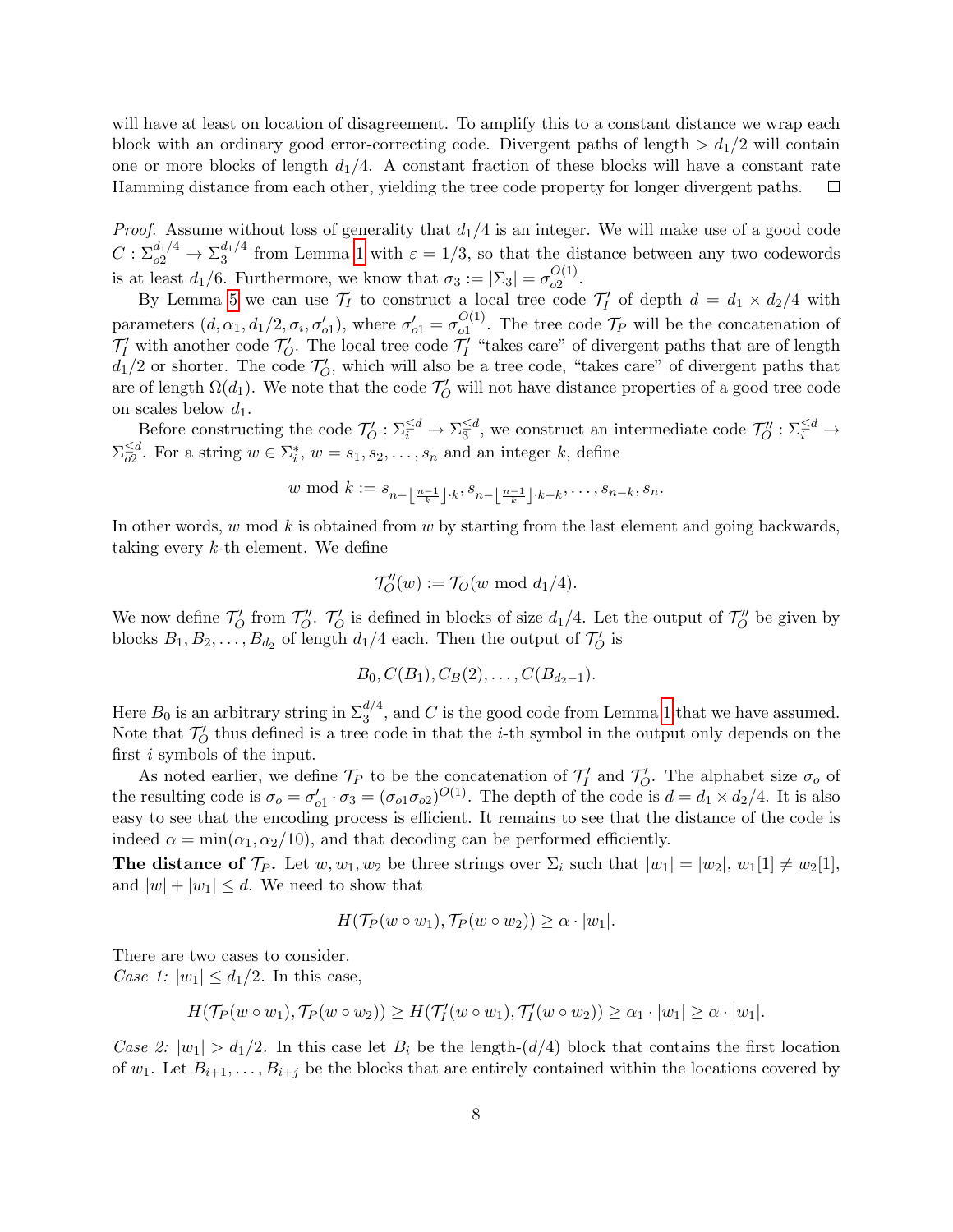*w*<sub>1</sub>. Note that since  $|w_1| > d_1/2$ ,  $j \cdot d_1/4 \ge |w_1|/3$ , i.e.  $j \ge \frac{4}{3}$  $\frac{4}{3} \cdot \frac{|w_1|}{d_1}$  $\frac{w_1}{d_1}$ . Let k be the location of the first symbol of  $w_1$  within  $B_i$ . Since the k-th symbol in each block of the encoding of  $w \circ w_1$  by  $\mathcal{T}_O''$  is encoded using the tree code  $\mathcal{T}_O$ , at least  $\alpha_2 \cdot j$  of the blocks  $B_i, \ldots, B_{i+j-1}$  contain a disagreement location under the encoding  $\mathcal{T}''_0$ . Finally, since C is an error-correcting code of distance  $d_1/6$  on each block, the distance between the blocks  $B_{i+1}, \ldots, B_i$  under the encoding  $\mathcal{T}'_O$  is at least

$$
\alpha_2 \cdot j \cdot \frac{d_1}{6} \ge \alpha_2 \cdot \frac{4}{3} \cdot \frac{|w_1|}{6} = \frac{2\alpha_2}{9} \cdot |w_1| > \alpha \cdot |w_1|.
$$

**Efficient decoding of**  $\mathcal{T}_P$ **.** The decoding algorithm also works on two different scales. Given an input string  $s \in \Sigma_o^k$  with  $k \leq d$  that needs to be decoded, it uses the decoder for  $\mathcal{T}'_I$  to decode the last  $d_1/2$  symbols. Note that the local tree code guarantee is not sufficient to be able to decode  $\mathcal{T}'_I$ since we may not have a decoded prefix. However, the structure of the construction of  $\mathcal{T}'_I$  implies that there is a copy of  $\mathcal{T}_I$  that covers the last  $d_1/2$  symbols of s, and we use this copy to decode them. We thus obtain a decoding  $D(s)[(k-d_1/4+1)...k]$ .

To decode symbols in locations  $[1..k - d_1/2]$ , we use  $\mathcal{T}'_O$ . Let  $B_1, \ldots, B_j$  be the length- $d_1/4$ blocks that are contained entirely within the locations of s. Thus  $j \cdot (d_1/4) \leq k < (j+1) \cdot (d_1/4)$ . Let  $s_1, \ldots, s_{j-1} \in \Sigma_{o2}^{d_1/4}$  $b_0^{a_1/a}$  be strings obtained by decoding the blocks  $B_2, B_3, \ldots, B_j$  in s using the decoder for the code C. Finally, if we are interested in the q-th location in block  $B_b$ , where  $1 \leq b \leq j-1$ , we first construct the string  $B_1[q], B_2[q], \ldots, B_{j-1}[q]$ , and then use the decoder for T<sub>O</sub> to decode it and obtain the decoding for  $D(s)[(b-1)\cdot d_1/4 + q] \in \Sigma_i$ . This allows us to decode  $D(s)[1..(j-1)\cdot(d_1/4)].$ 

We have  $(j-1) \cdot (d_1/4) > k - d_1/2$ , and thus at least one of the two methods allows us to decode all symbols in  $D(s) \in \Sigma_i^k$ . If a location i happens to be decoded by both, we use the first method, i.e. the local decoding using  $\mathcal{T}_I$  to determine  $D(s)[i]$ . It is easy to see that the overhead is polynomial in depth. The only operations performed are decoding using  $\mathcal{T}_I$  and  $\mathcal{T}_O$  and decoding with respect to the good code C.

The performance analysis of the decoding algorithm is very similar to the distance analysis. Let  $s' \in \Sigma_i^k$ , and let t be the first location of disagreement between s' and  $D(s)$ . We need to show that

$$
H(s[t..k], \mathcal{T}_P(s')[t..k]) \ge \frac{\alpha}{2}(k-t+1).
$$

Once again, there are two cases to consider.

Case 1:  $t > k - d_1/2$ . In this case, by the decoding properties of  $\mathcal{T}_I$ , we must have

$$
H(s[t..k], \mathcal{T}_P(s')[t..k]) \ge \frac{\alpha_1}{2}(k-t+1) \ge \frac{\alpha}{2}(k-t+1).
$$

Case 2:  $t \leq k - d_1/2$ . Let  $B_i$  be the block containing the location t. By the tree code decoding property of  $\mathcal{T}_O$ , at least  $\frac{\alpha_2}{2} \cdot (j - i)$  of the strings  $s_i, \ldots, s_{j-1}$  have disagreements with the corresponding strings in the encoding of  $s'$ . By the properties of the code  $C$ , if there is a disagreement between an  $s_q$  and the corresponding string in the encoding of  $s'$ , it means that the number of disagreements between s and  $\mathcal{T}_P(s')[t..k]$  in the locations corresponding to the next block  $B_{q+1}$  is at least  $\frac{d_1}{12}$ . Thus we have

$$
H(s[t..k], \mathcal{T}_P(s')[t..k]) \ge \frac{\alpha_2}{2} \cdot (j-i) \cdot \frac{d_1}{12} \ge \frac{\alpha_2}{2} \cdot \frac{k-t+1}{3d_1/4} \cdot \frac{d_1}{12} = \frac{\alpha_2}{18} \cdot (k-t+1) > \frac{\alpha}{2} \cdot (k-t+1).
$$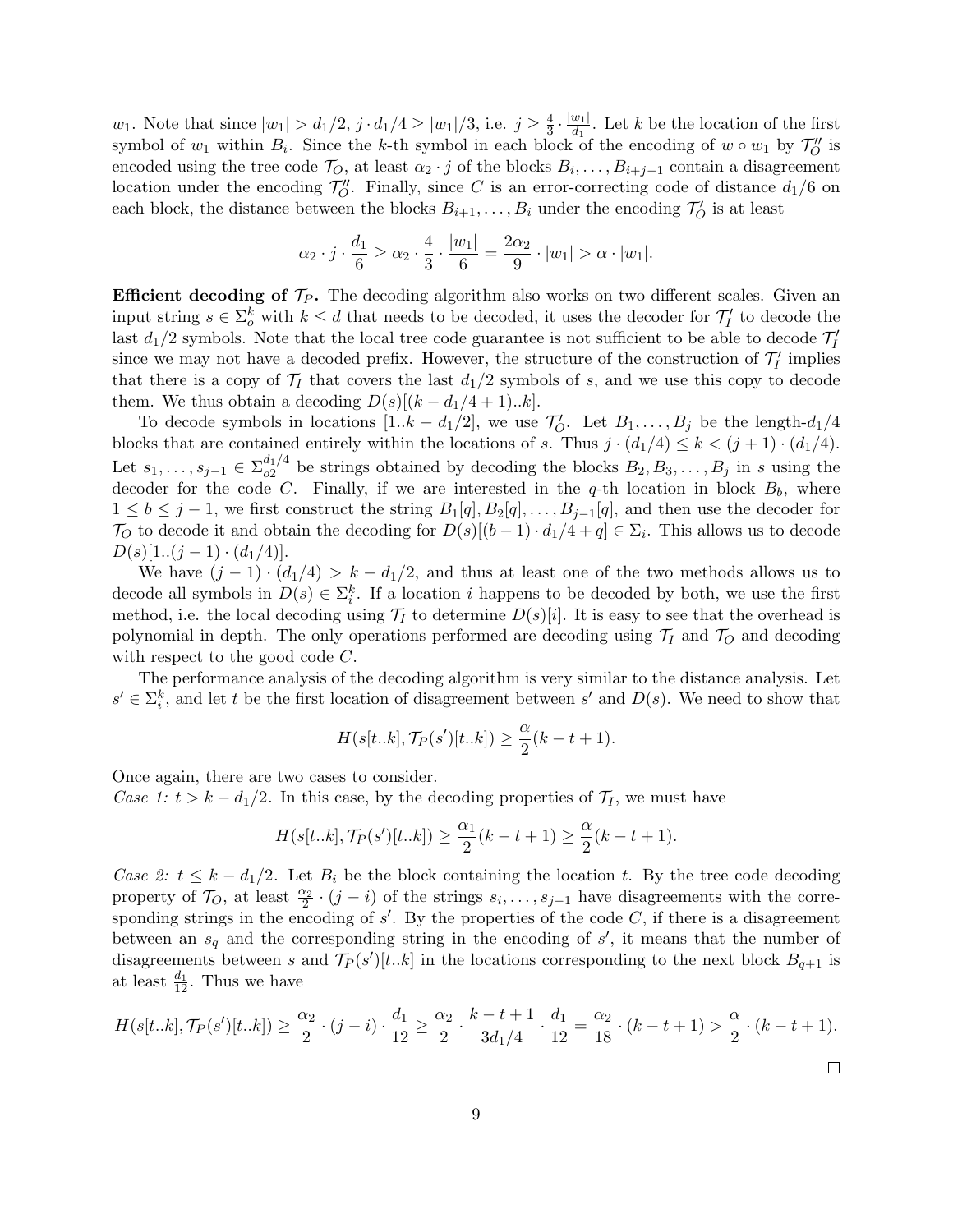Note that the construction is not associative, i.e.  $(\mathcal{T}_1 \otimes \mathcal{T}_2) \otimes \mathcal{T}_3$  and  $\mathcal{T}_1 \otimes (\mathcal{T}_2 \otimes \mathcal{T}_3)$  are different codes. Another interesting feature is that the the distance parameter  $\alpha$  only decreases with respect to the second coordinate. This means that we can use a single code  $\mathcal T$  with parameters  $(d, \alpha, \sigma_i, \sigma_o)$ , apply its product with itself on the right k times to obtain a code  $\mathcal{T}_k = ((\dots(\mathcal{T}\otimes\mathcal{T})\otimes\cdots)\otimes\mathcal{T})$ of depth  $\sim d^k$  and distance  $\geq \alpha/10$ .

### <span id="page-9-0"></span>4 Applications: interactive computation with random noise

### 4.1 Subexponential-time tree codes

Theorem [6](#page-6-0) allows us to give the first deterministic construction of good tree codes in time subexponential in their depth. Moreover, the encoding/decoding operations will also be subexponential.

<span id="page-9-1"></span>**Theorem 7.** Let d and  $\varepsilon > 0$  be any parameters, and let  $\sigma_i$  be the constant size of the input alphabet. Then there is a constant  $\alpha$  independent of d and  $\varepsilon$  and a constant  $\sigma_o = \sigma_o(\varepsilon, \sigma_i)$  such that we can construct a tree code  $\mathcal{T} = \mathcal{T}(d, \varepsilon)$  with parameters  $(d, \alpha, \sigma_i, \sigma_o)$ . Moreover, the construction, as well as the encoding and decoding operations will run in time polynomial in  $2^{d^{\varepsilon}}$ .

*Proof.* We know [\[Sch96\]](#page--1-2) that there exists a tree code with parameters  $(4d^{\varepsilon}, \alpha', \sigma_i, \sigma'_o)$ . Where  $\sigma'_o$  is a constant, and  $\alpha'$  is a constant we can make arbitrarily close to 1. Using brute force we can find such a code  $\mathcal{T}_1$  in time  $2^{O(d^{\varepsilon})}$ . Moreover,  $\mathcal{T}_1$  will be encodable and decodable in time  $2^{O(d^{\varepsilon})}$ .

Set  $k := [1/\varepsilon]$ , and let  $\mathcal{T}_k = ((\dots(\mathcal{T}_1 \otimes \mathcal{T}_1) \otimes \mathcal{T}_1) \otimes \dots) \otimes \mathcal{T}_1$ . Then by k repeated applications of Theorem [6,](#page-6-0) we see that  $\mathcal{T}_k$  is a  $(d', \alpha'/10, \sigma_i, \sigma_o)$ -tree code, where  $d' > d$  and  $\sigma_o$  is a constant. Moreover,  $\mathcal{T}_k$  is encodable and decodable in time  $2^{O(d^{\varepsilon})}$ .  $\Box$ 

### 4.2 Interactive computation with random noise

We can now use Theorem [7](#page-9-1) together with Lemma [5](#page-6-1) to obtain a local tree code of depth  $n$  with  $\ell \gg \log n$  and subpolynomial construction, encoding and decoding times.

<span id="page-9-2"></span>**Theorem 8.** For any parameters  $c > 1$ , any depth n and any input alphabet size  $\sigma_i$ , we can construct a local tree code with parameters  $(n, \alpha, \ell, \sigma_i, \sigma_o)$ , where  $\alpha$  is a constant independent of c, n, and  $\sigma_i$ ,  $\sigma_o = O_{c,\sigma_i}(1)$ , and  $\ell = \Omega((\log n)^c)$ . Moreover, the construction, as well as each encoding/decoding operation, can be performed in subpolynomial time of  $t(n, \ell, \sigma_o) = 2^{O((\log n)^{1/c})}$ .

*Proof.* We apply Theorem [7](#page-9-1) with  $d = (\log n)^c$ ,  $\varepsilon = 1/c^2$ , and  $\sigma_i = \sigma_i$  to obtain a tree code  $\mathcal{T}'$  with parameters  $((\log n)^c, \alpha, \sigma_i, \sigma'_o)$ , where  $\alpha$  is a universal constant, and  $\sigma'_o$  is a constant that depends on  $\sigma_i$  and c. The code  $\mathcal{T}'$  is constructible, encodable, and decodable in time

$$
t(n) = 2^{O(d^{\varepsilon})} = 2^{O((\log n)^{1/c})}.
$$

Next we apply Lemma [5](#page-6-1) to construct the local tree code  $\mathcal T$  from  $\mathcal T'$ . The local tree code  $\mathcal T$  will have the desired parameters.  $\Box$ 

If we are using a tree code to send messages down a channel that is affected by i.i.d. random noise of a constant rate, as opposed to an adversarial noise, then the probability that a stretch of  $\ell$  positions contains a disproportionately high number of errors decays exponentially in  $\ell$ . This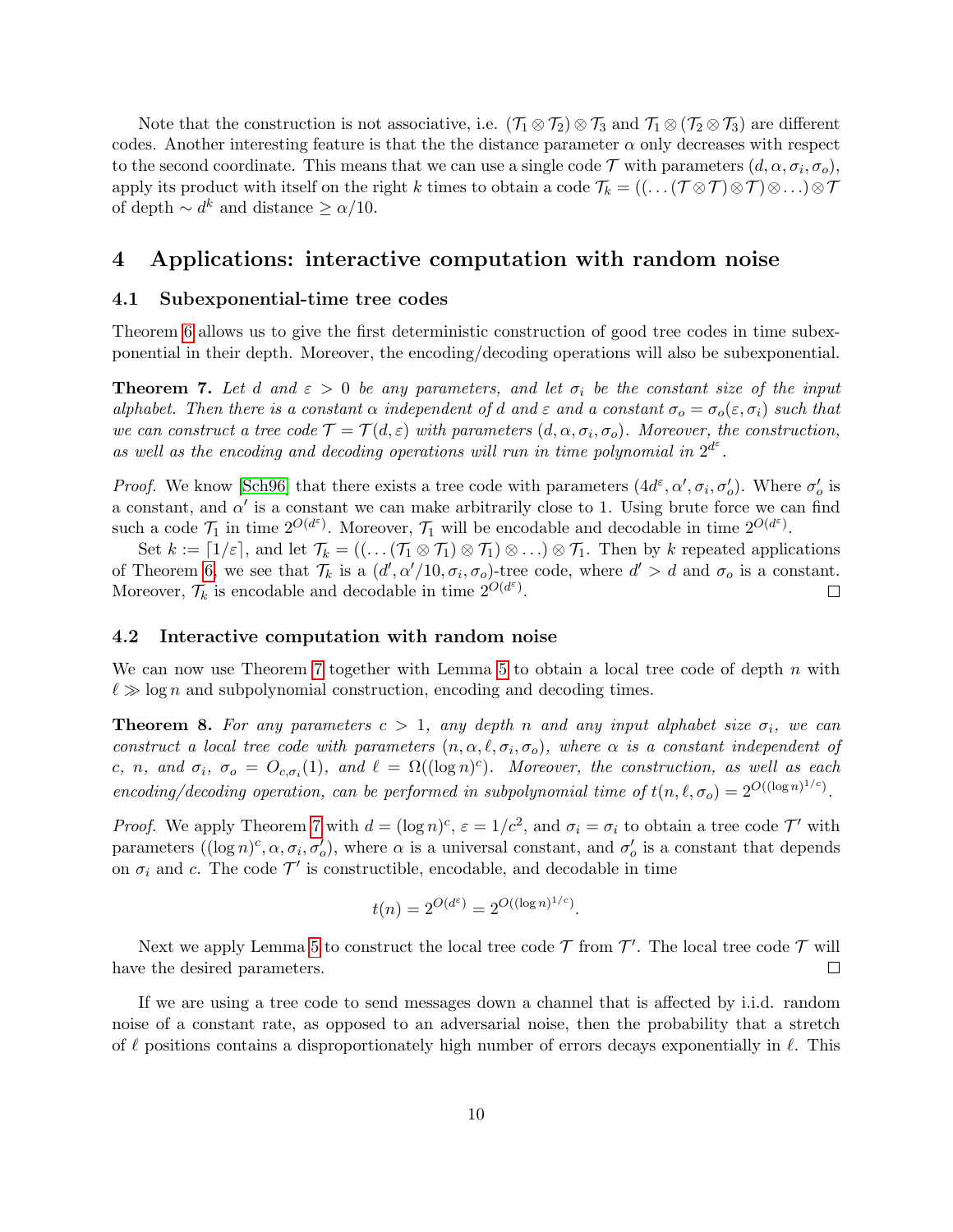The transmitting player: encodes her messages using  $\mathcal{T}$ . The receiving player: maintains the currently decoded messages. After step *i*, maintain a string  $w_i$  of length  $l_i := \max(i - \ell + 1, 0)$ . On step  $i + 1$ : • The receiver decodes the symbols in locations  $[l_i + 1..i + 1]$  using the local tree code decoder and the string  $w_i$ , thus obtaining a string  $s[l_i + 1..i + 1]$ . • If  $l_{i+1} > 0$ , the receiver updates  $w_{i+1} := w_i \circ w[i_i + 1]$ .

<span id="page-10-1"></span>Figure 1: The protocol for communication over a noisy channel using a local tree code

means that if  $\ell \gg \log n$ , the probability of having a stretch of errors that is longer than  $\ell$  anywhere during the communication becomes small.

More formally, consider the following algorithm for simulating a tree code with a local tree code T where the noise is random. Suppose that T has parameters  $(n, \alpha, \ell, \sigma_i, \sigma_o)$ , and assume that the noise rate of the channel is  $\langle \alpha/4$ . The protocol is outlines on Figure [1.](#page-10-1) At each step the receiver maintains a string  $w_i$ . These are the "verified" decoded symbols – and they include all the symbols but the last  $\ell$ . The receiver uses the local tree code decoder to recover the remaining symbols. He then adds the earliest (and thus the most certain) recovered symbol to  $w_i$  before proceeding to the next iteration. The computational cost per round is the encoding/decoding cost of  $\mathcal{T}$ .

In all the applications of tree codes, particularly in [\[BR10\]](#page--1-3), the encoding/decoding scheme on Figure [1](#page-10-1) is a good replacement for the actual tree code, *provided* that all the decodings  $w_i$  are perfectly correct. By the local tree code property, this is indeed the case as long as there is no continuous stretch of  $\ell$  locations which contains at least  $\alpha/2$  transmission errors. Since we assume that the error rate is  $\langle \alpha/4, \alpha \rangle$  the probability of having a continuous stretch of  $\ell$  locations with at least  $\alpha/2$  errors is bounded by

$$
n \cdot \left( \left( \frac{3}{4} \right)^{\alpha/4} \right)^{\ell} = n \cdot 2^{-\Omega(\ell)},
$$

since  $\alpha$  is a constant. The scheme on Figure [1](#page-10-1) will also work when the errors on the channel are adversarial, as long as no stretch of  $\ell$  adjacent locations has an error rate exceeding  $\alpha/4$ .

If our channel is affected by random errors, we can reduce the error rate to any constant, in particular below  $\alpha/4$ , while reducing the code rate by a constant. This can be achieved, for example, by retransmitting each symbol a constant number of times. By applying the parameters from Theorem [8,](#page-9-2) and combining the result with the protocol from [\[BR10\]](#page--1-3) we obtain:

<span id="page-10-0"></span>**Corollary 9.** For every noise rate  $\beta < 1/2$ , and any parameter  $c > 1$ , there is a deterministic transformation of communication protocols  $C_{\beta,c}(\pi)$  and a constant  $\sigma_o$ , such that for every binary protocol π,  $C_{\beta,c}$  is a protocol over  $\Sigma_o$ ,  $|C_{\beta,c}(\pi)| = O_{\beta,c}(|\pi|)$ , and for all inputs x, y, both parties can determine  $\pi(x, y)$  correctly with probability  $> 1-2^{\Omega((\log n)^c)}$ , by running  $C_{\beta,c}(\pi)$  if the channel is affected by a random noise of rate β. Moreover, as the encoding/decoding of each symbol takes time  $2^{O((\log n)^{1/c})}$ , the computational resources required to execute  $C_{\beta,c}(\pi)$  are bounded by  $n \cdot 2^{O((\log n)^{1/c})}$ .

It is also easy to see that the alphabet  $\Sigma_o$  can be replaced with the binary alphabet, with only a constant overhead in the rate. This can be done by replacing each symbol with its bi